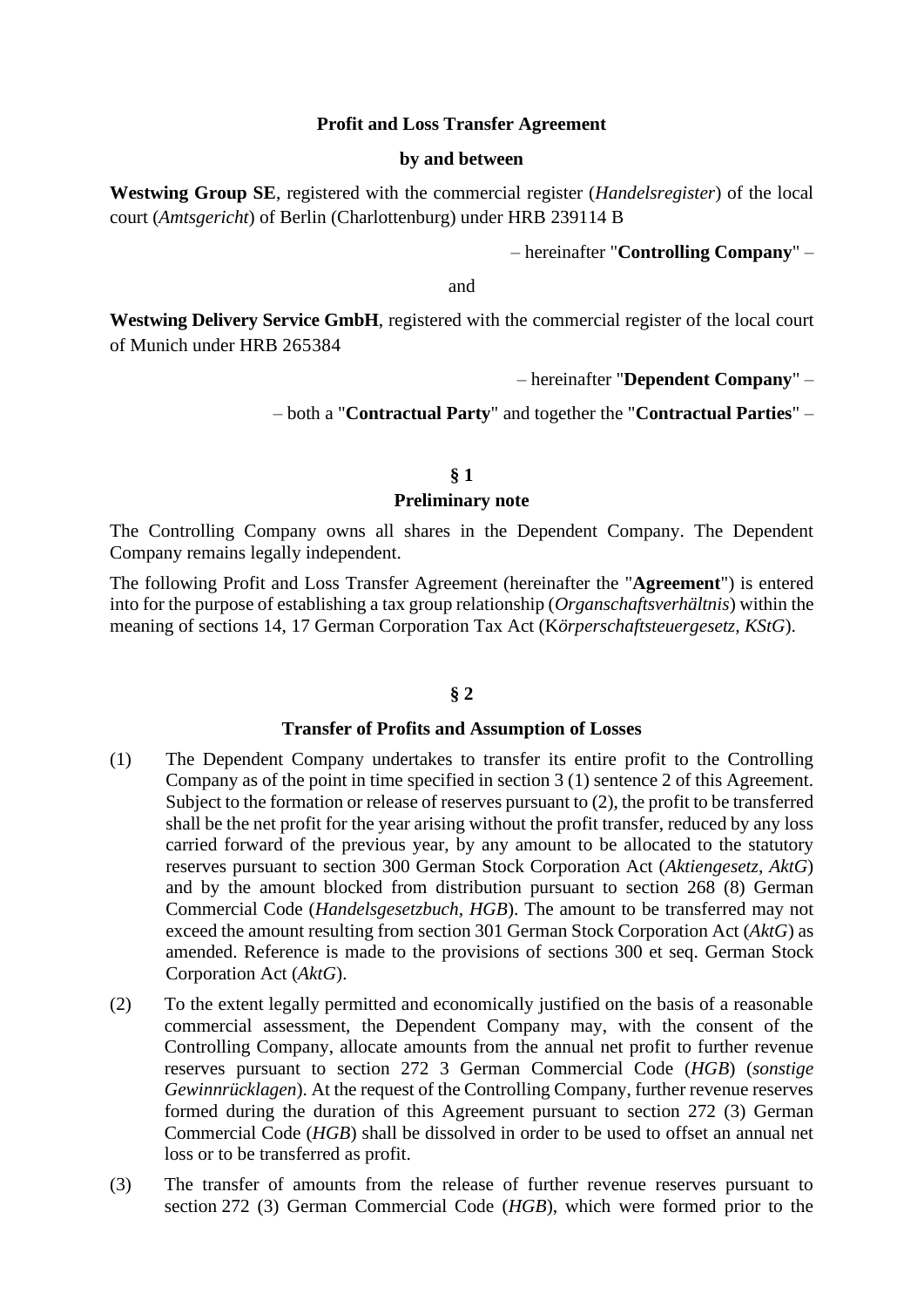duration of this Agreement, as well as capital reserves (*Kapitalrücklagen*) pursuant to section 272 (2) German Commercial Code (*HGB*) is excluded. The same shall apply to any pre-contractual profit carried forward.

- (4) The claim for profit transfer arises at the end of the fiscal year of the Dependent Company. The payment is due six (6) weeks after approval of the annual financial statements of the Dependent Company.
- (5) The provision of article 9 (1) c) ii) of the Regulation on the Statute for a European company (SE) ("SE-Regulation") in conjunction with section 302 German Stock Corporation Act (*AktG*), both as amended, shall apply to the assumption of losses. Section 2 (4) of this Agreement shall apply mutatis mutandis to the Dependent Company's claim for the assumption of losses.

## **§ 3**

## **Rights to Information**

The Controlling Company shall at any time be entitled to inspect the books and other business records of the Dependent Company. The Dependent Company's management shall be obligated to transfer to the Controlling Company at any time all requested information regarding the affairs of the Dependent Company. In case of a termination of this Agreement or a transfer of all or a portion of the shares in the Dependent Company held by the Controlling Company all rights and obligations under this section 3 in respect of the period in which this Agreement was in force shall remain unaffected.

### **§ 4**

#### **Effectiveness and Term**

- (1) This Agreement shall be entered into subject to the approval of the general meeting (*Hauptversammlung*) of the Controlling Company and the approval of the shareholders' meeting (*Gesellschafterversammlung*) of the Dependent Company. It shall become effective with its entry in the commercial register of the Dependent Company and shall apply with retroactive effect from the beginning of the fiscal year in progress at the time of such entry.
- (2) The Agreement is entered into for an indefinite period of time and may be terminated by giving notice at least two (2) months prior to the end of the respective fiscal year, but at the first time after the expiration of five (5) years (5 x 12 months) from the effective date of this Agreement. If this Agreement is not terminated, it shall be extended by one year and the same notice period applies for termination. Any notice of termination must be given in written form. The punctuality of the notice of termination is determined by its receipt by the respective other Contractual Party.
- (3) The right to terminate the Agreement for good cause without prior notice shall remain unaffected. In particular (but without being limited thereto) the following shall be deemed a "good cause":
	- a) a disposal of all shares in the Dependent Company or a disposal of shares with the consequence that the prerequisites of the financial integration of the Dependent Company in the Controlling Company are no longer satisfied according to tax law,
	- b) a contribution of shares in the Dependent Company by the Controlling Company, or